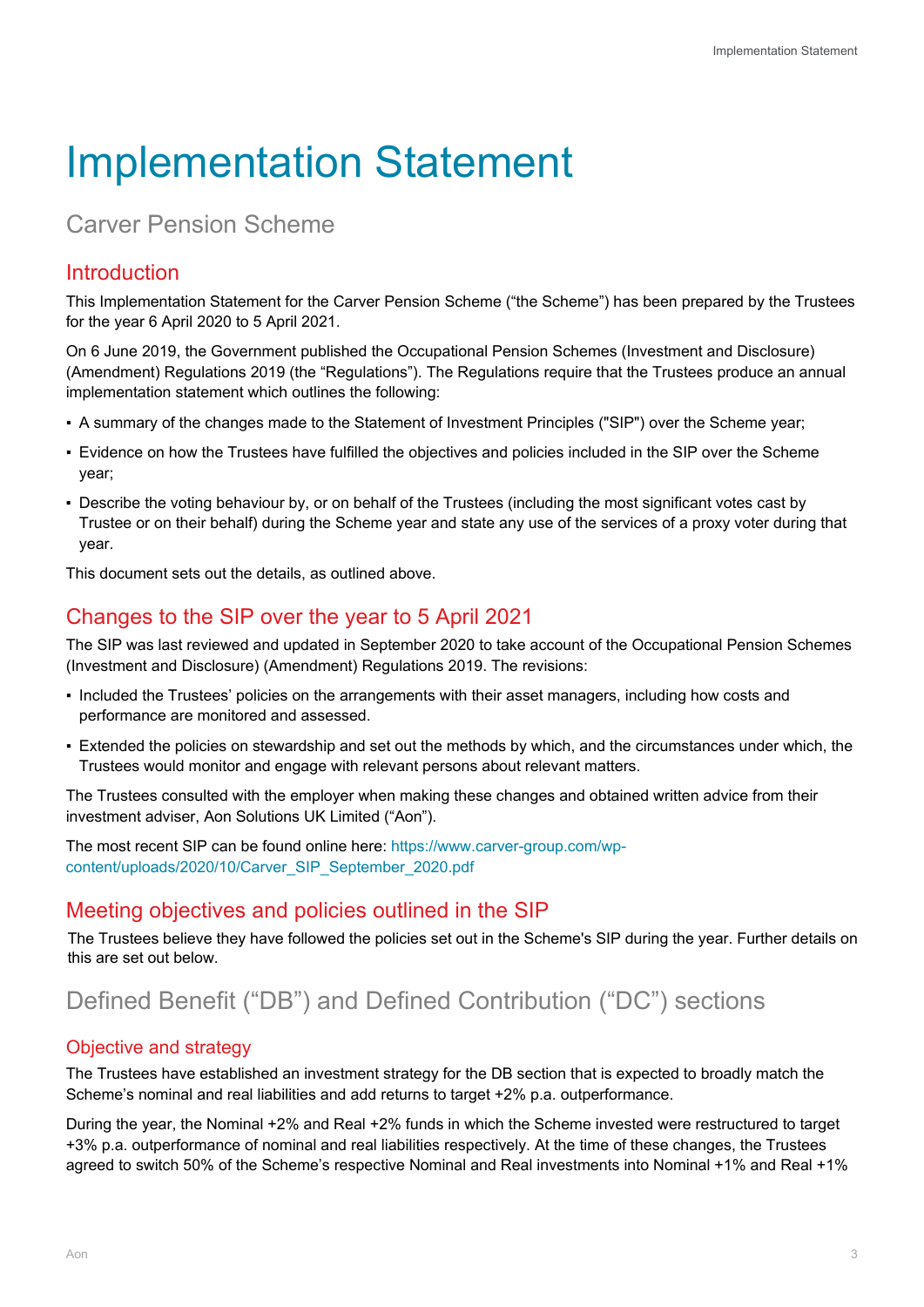funds, to maintain the Scheme's overall target return of +2% p.a. outperformance of nominal and real liabilities. The Trustees obtained written advice from Aon when making these changes.

The Trustees review the investment strategy for the DB section in conjunction with each formal actuarial valuation of the Scheme (or more frequently should the circumstances of the Scheme change in a material way). Following the 2020 actuarial valuation of the Scheme a strategy review is overdue, and the intention is for this to be undertaken in 2021.

The Trustees' primary objectives for the DC section are:

- 'asset choice' to ensure members have an appropriate choice of assets for investment
- 'return objective' to enable members to benefit from investment in 'growth assets' until they approach retirement, when they will be able to switch to 'matching' assets which are more related to the purchasing cost of their income and cash at retirement.

The Trustees have provided a range of investment options for members to invest their DC funds throughout the year. The fund range provides access to an equity, multi-asset, pre-retirement and cash fund and therefore ensures members have an appropriate choice of assets for investment depending upon their appetite for investment risk. The lifestyle strategy offered to members provides a strategy that manages investment risk depending upon members' term to retirement, for those members who do not wish to choose their own funds.

The investment strategy for the DC section was last reviewed in 2017. A strategy review is therefore overdue, and the intention is for this to be undertaken in 2021.

#### Managing and monitoring risks

The Trustees recognise the Scheme's assets are exposed to several risks. For the DB section, these comprise primarily of credit risk, currency, interest rate and inflation risk, market risk, liability mismatching risk and other price risks. The Trustees consider these risks as part of each formal investment strategy review, with the next strategy review due to be undertaken in 2021.

The Trustees also consider investment risk to include environmental, social and governance ("ESG") factors and climate change. The Trustees appointed Aon Investments Limited ("AIL") to manage the Scheme's DB assets. As part of AIL's management of the Scheme's assets, the Trustees expect AIL to assess the integration of ESG factors in the investment process of the underlying asset managers and use its influence to engage with the managers to ensure the Scheme's assets are not exposed to undue risk.

For the DC section, the Trustees recognise that members take the investment risk and that the key financial risk arises from the choice of funds offered to members. The Trustees therefore retain responsibility for choosing the funds available and take expert advice as required from their professional advisers. The Trustees take professional advice when formally reviewing their asset managers or funds offered to members. This advice will typically be taken at least every three years.

The Trustees reviewed the funds available to members as part of the investment strategy review carried out in 2017. The next investment strategy review is overdue, and the intention is for it to be carried out during 2021.

The Trustees believe that they must act as responsible stewards of the assets in which the Scheme invests. As part of their delegated responsibilities, the Trustees expect the Scheme's asset managers to consider corporate governance, social, and environmental considerations (including long-term risks posed by sustainability concerns including climate change risks) in the selection, retention and realisation of investments. Any decision should not apply personal ethical or moral judgments to these issues but should consider the sustainability of business models that are influenced by them.

#### Expected returns on assets

The Trustees' long-term expectations are for the DB section assets to achieve a return of Gilts +2% p.a. Please refer to the "Objectives and Strategy" section above for details of the actions taken by the Trustees to maintain their expected return on assets during the year.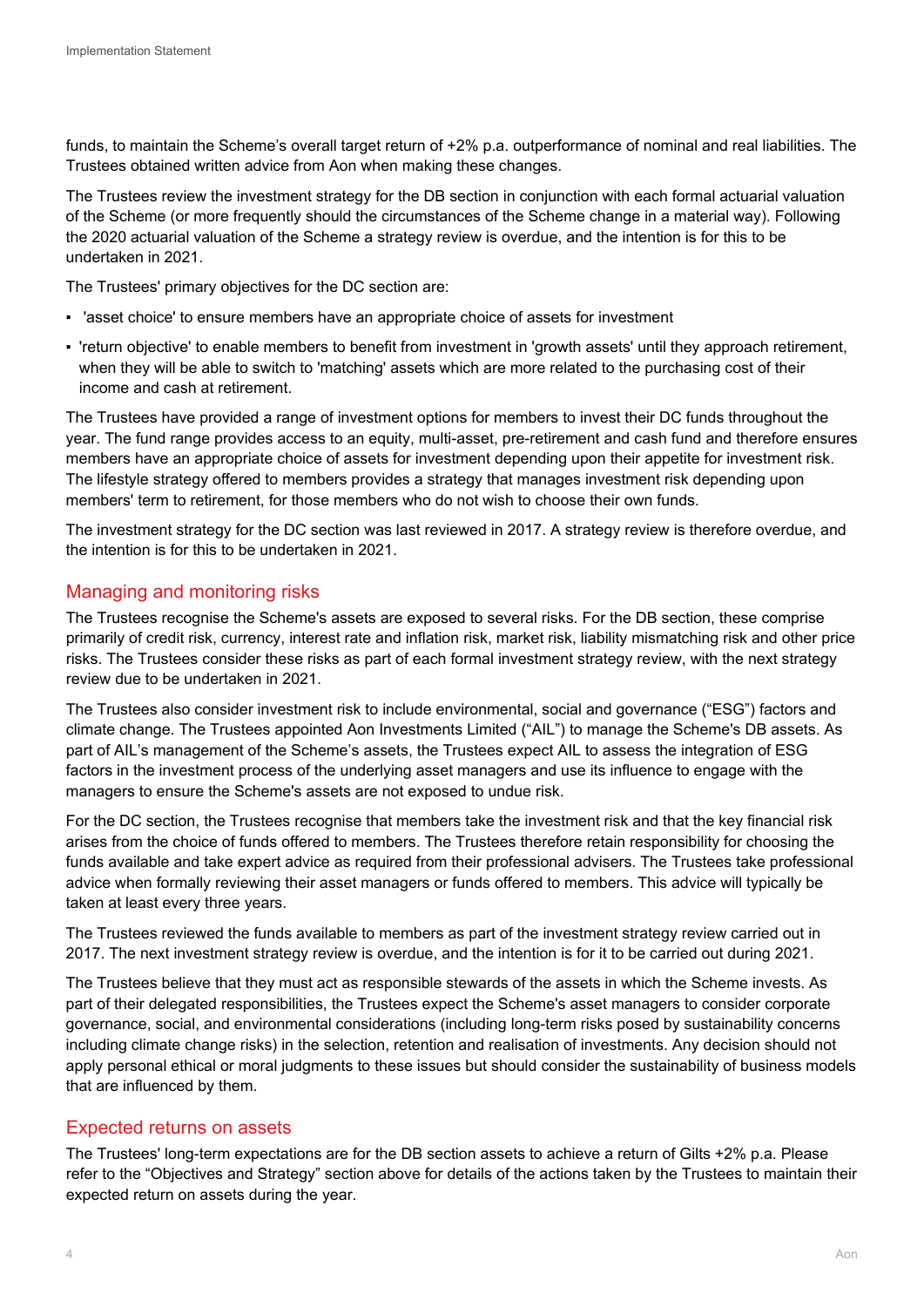The Trustees' long-term expectations for the DC section assets are for:

- "growth" assets to achieve a return which keeps pace with the increase in national average earnings [price inflation plus 2% p.a.] over the same period.
- index-linked bonds to achieve a rate of return in excess of price inflation, and short-term price behaviour in line with the cost of providing index-linked annuities.
- monetary assets (corporate bonds, gilts, cash etc), to achieve a rate of return which is at least in line with changes in the cost of providing fixed income annuities.

Returns achieved by each investment manager are assessed against performance benchmarks set by the Trustees in consultation with their advisers and asset managers. The Trustees review the performance of these funds, comparing performance to suitable benchmarks set by the asset managers, as part of each investment strategy review.

#### Arrangements with asset managers

For the DB section, the Trustees recognise that the arrangements with AIL, and correspondingly the underlying asset managers, are important to ensure that interests are aligned. The Trustees delegate the ongoing monitoring of underlying asset managers to AIL. AIL monitors the Scheme's investments to consider the extent to which the investment strategy and decisions of the underlying asset managers are aligned with the investment objectives of the Scheme.

Aon also actively engage with asset managers and this is used to support AIL in their fiduciary services. Aon's Investment Manager Research ("IMR") Team are responsible for researching, rating and monitoring asset managers across all asset classes. This includes some aspects on the manager's alignment with Trustee policies generally, for example, whether the manager is expected to achieve the performance objective and a review of their approach to ESG issues. IMR meet with the managers regularly and receive a quarterly update on the portfolio, performance and any major developments.

Please see the "Engagement activity – fiduciary manager" section below for further details on the engagement activities undertaken by AIL over the year.

For the DC section, the Trustees review the performance of DC funds as part of each investment strategy review. They also collate information on the asset managers' voting and engagement behaviour each year as part of the work to prepare the Implementation Statement.

#### Cost monitoring

The Trustees are aware of the importance of monitoring their asset managers' total costs and the impact these costs can have on the overall value of the Scheme's assets. The Trustees recognise that in addition to annual management charges, there are other costs incurred by asset managers that can increase the overall cost incurred by their investments.

For the DB section, the remuneration paid to AIL and fees incurred by third parties appointed by AIL are provided annually by AIL to the Trustees. This cost information is set out alongside the performance of AIL to provide context. The Trustees monitor these costs and performance trends over time.

For the DC section (and the AVC arrangements), the investment managers are remunerated by a set percentage of the assets under management (taken as an adjustment to the unit price). The Trustees monitor and review the level of charges and transaction costs as part of the work to prepare the Chair's Statement each year.

#### Effective decision-making

The Trustees recognise that decisions should be taken only by persons or organisations with the skills, information and resources necessary to take them effectively. They also recognise that where they take investment decisions, they must have sufficient expertise and appropriate training to be able to evaluate critically any advice they take.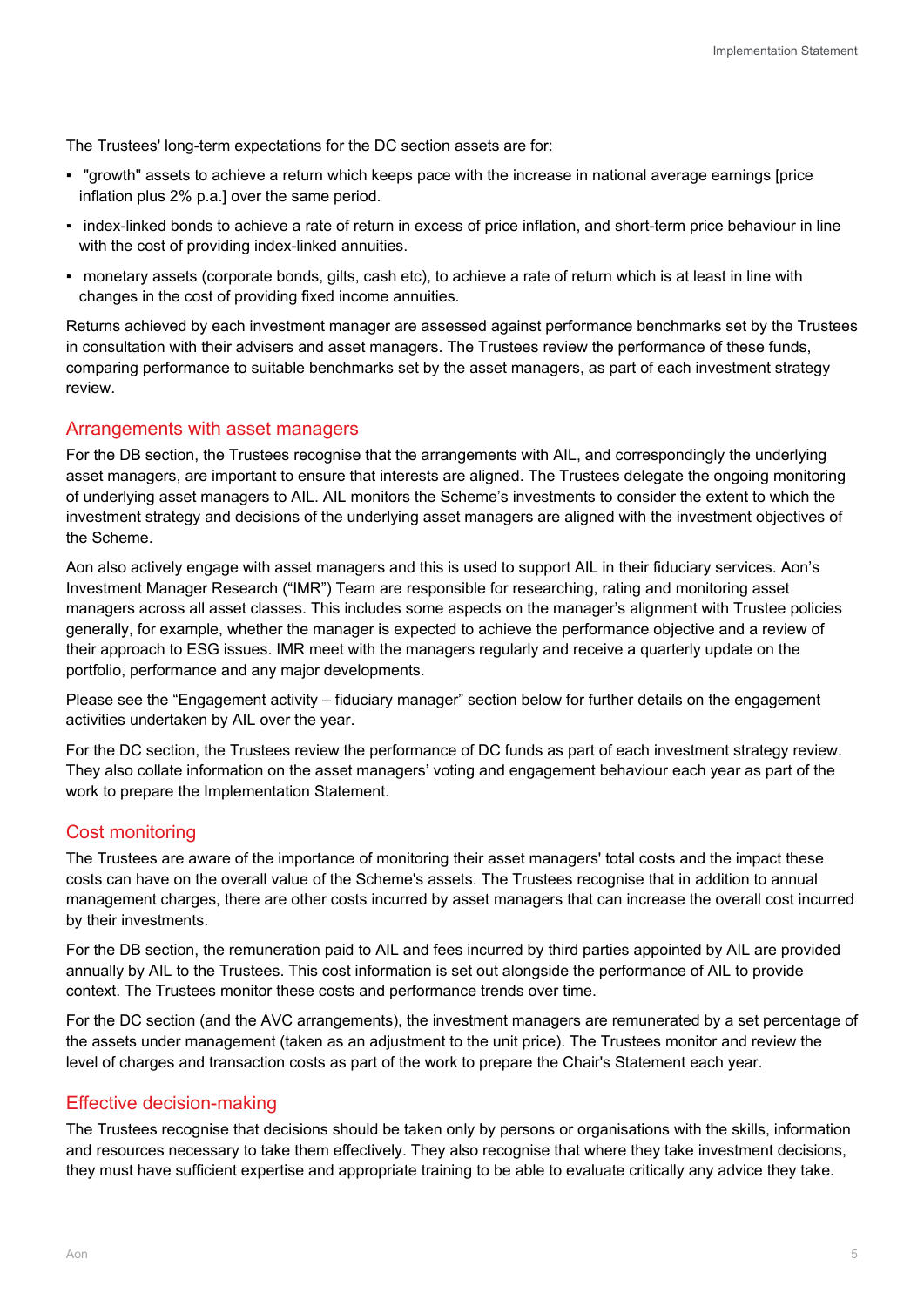The Trustees' professional advisers were present at every Trustee meeting during the Scheme year, to provide advice and training and, where appropriate, to support effective decision-making. All investment decisions are discussed by the whole Trustee body with assistance from the Scheme's investment advisers before decisions are taken. The Trustees also considered their levels of knowledge and understanding when reviewing the Chair's Statement produced as part of the Report & Accounts.

#### Activism, and the Exercise of the Rights Attaching to Investments

The Trustees do not currently have a specific policy in relation to the exercise of the rights (including voting rights) attached to investments. These matters are however kept under review and the Trustees are aware of the policy towards corporate governance adopted by their asset managers and receive regular reports on their activity.

## Scheme Stewardship activity over the year

## **Summary**

Based on the activity over the year by the Trustees and their service providers, the Trustees are of the opinion that their stewardship policy has been implemented effectively in practice. The Trustees note that their fiduciary manager and some of the most material asset managers were able to disclose strong evidence of voting and engagement activity.

The Trustees expects improvements in disclosures over time in line with the increasing expectations on asset managers and their significant influence to generate positive outcomes for the Scheme through considered voting and engagement.

## DB section

## Engagement activity – Fiduciary manager

The Trustees invest the Scheme's assets in Aon's Delegated Consulting Service. Management of the Scheme's assets has been delegated to fiduciary manager, AIL, acting within parameters set out by the Trustees.

As at 5 April 2021, the Scheme invested in Nominal +3, Real +3, Nominal +1 and Real +1 funds, each containing exposure to both a Managed Growth Fund and a Hedging Component consisting of liability hedging instruments. Under DCS, AIL manage the Scheme's assets in a range of funds which include multi-asset, multi-manager and specialist third party liability matching funds. AIL selects the underlying asset managers to manage investments on behalf of the Trustees.

The Trustees have reviewed the AIL Annual Stewardship Report and is content that AIL is using its resources to appropriately influence positive outcomes in the strategies in which it invests.

AIL have undertaken a considerable amount of engagement activity over the period. AIL held around 35 Environmental, Social and Governance ("ESG") specific "deep-dive" meetings in 2020 with most of their equity and fixed income managers across all delegated funds in which AIL's clients invest. At these meetings, AIL discussed the voting and engagement activities undertaken by the asset managers during calendar year 2019, highlighting areas of improvement and discussing manager strategy in the area of RI moving forward. Similar meetings have been ongoing through the beginning of 2021.

Aon also actively engage with asset managers and this is used to support AIL in their fiduciary services.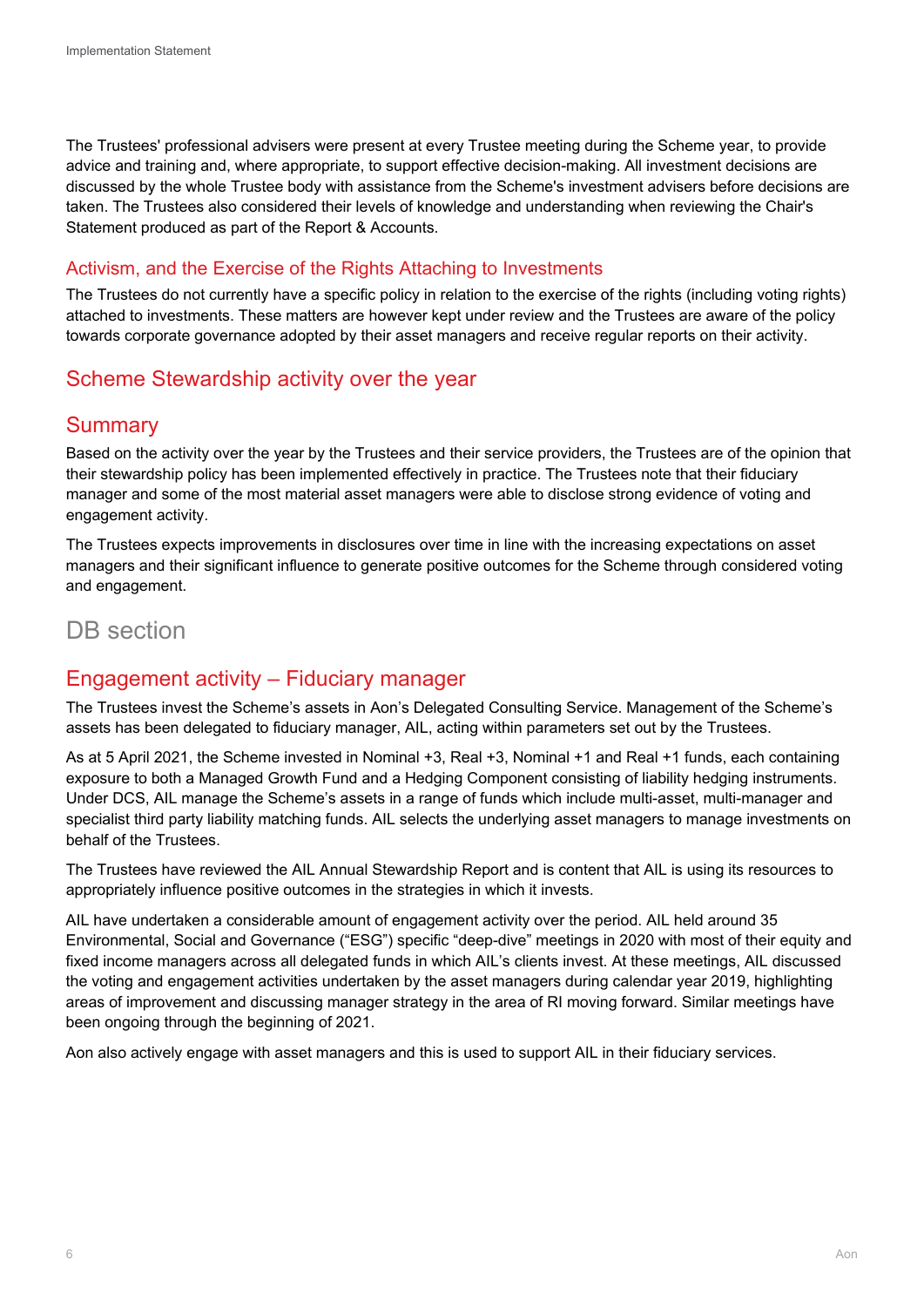#### Engagement example:

Aon's Engagement Programme maintained a dialogue with a leading investment manager on behalf of many of their clients which invest with the manager. At the end of 2020 Aon had a discussion with the manager's Global Head of Stewardship about numerous areas of concern regarding stewardship, in particular the manager's ability to demonstrate commitment to publicly stated climate change goals.

Aon's analysis of the manager's voting actions showed that the manager had not been voting in a manner consistent with their public pledges on sustainability issues. The manager acknowledged that there was a disconnect between voting decisions made in the first half of 2020 and their commitment to sustainability, but that they had markedly changed their voting policies in the second half of 2020. The manager reassured Aon that in future voting decisions would better align with their stated positions on ESG matters. Aon expect to see this reflected in voting actions by mid-2021.

The manager has since provided further information on how they are updating their policies in a manner consistent with their strategy of intensifying engagement on sustainability.

Aon will continue to monitor and engage with the manager, scrutinising their voting and engagement actions. Aon is encouraged that the manager plans to strengthen their influence with invested companies to better effect.

## Voting and engagement – Underlying Asset Managers

The Scheme is invested in a number of equity, fixed income and liquid alternative funds through its investment in Aon's Delegated Consulting Services. This section provides an overview of the voting (where applicable) and engagement activities of some of the most material managers over the reporting period.

#### Voting and engagement – Equity

Over the year, the Scheme had exposure to the AIL Managed Growth Strategy Fund, through its investments in the Nominal +3, Real +3, Nominal +1 and Real +1 funds. The material equity investments to which the Scheme had exposure over the year were:

- Legal and General Investment Management ("LGIM") Multi Factor Equity Fund
- BlackRock Emerging Markets Equity Fund

#### **Voting Statistics for the year ending 5 April 2021**

|                                                              | <b>LGIM Multi Factor Equity</b><br>Fund* | <b>BlackRock Emerging</b><br><b>Markets Equity Fund*</b> |
|--------------------------------------------------------------|------------------------------------------|----------------------------------------------------------|
| Number of resolutions which the fund was eligible to vote on | 15,664                                   | 23,180                                                   |
| % resolutions voted on for which the fund was eligible       | 99.9%                                    | 96.8%                                                    |
| % that were voted against management                         | 18.0%                                    | 9.2%                                                     |
| % that were abstained from                                   | 0.2%                                     | 2.8%                                                     |
| $\mathcal{L}$                                                |                                          |                                                          |

\*Voting statistics are for the year ending 31 March 2021

#### **LGIM Multi Factor Equity Fund ("LGIM")**

#### LGIM Voting Policy

LGIM make use of the Institutional Shareholder Services ("ISS")'s proxy voting platform to electronically vote and augment their own research and proprietary ESG assessment tools, but do not outsource any part of the strategic decisions. They have put in place a custom voting policy with specific instructions that apply to all markets globally, which seeks to uphold what they consider to be the minimum best practice standards all companies should observe. LGIM retain the ability to override any voting decisions based on the voting policy if appropriate, for example, if engagements with the company have provided additional information.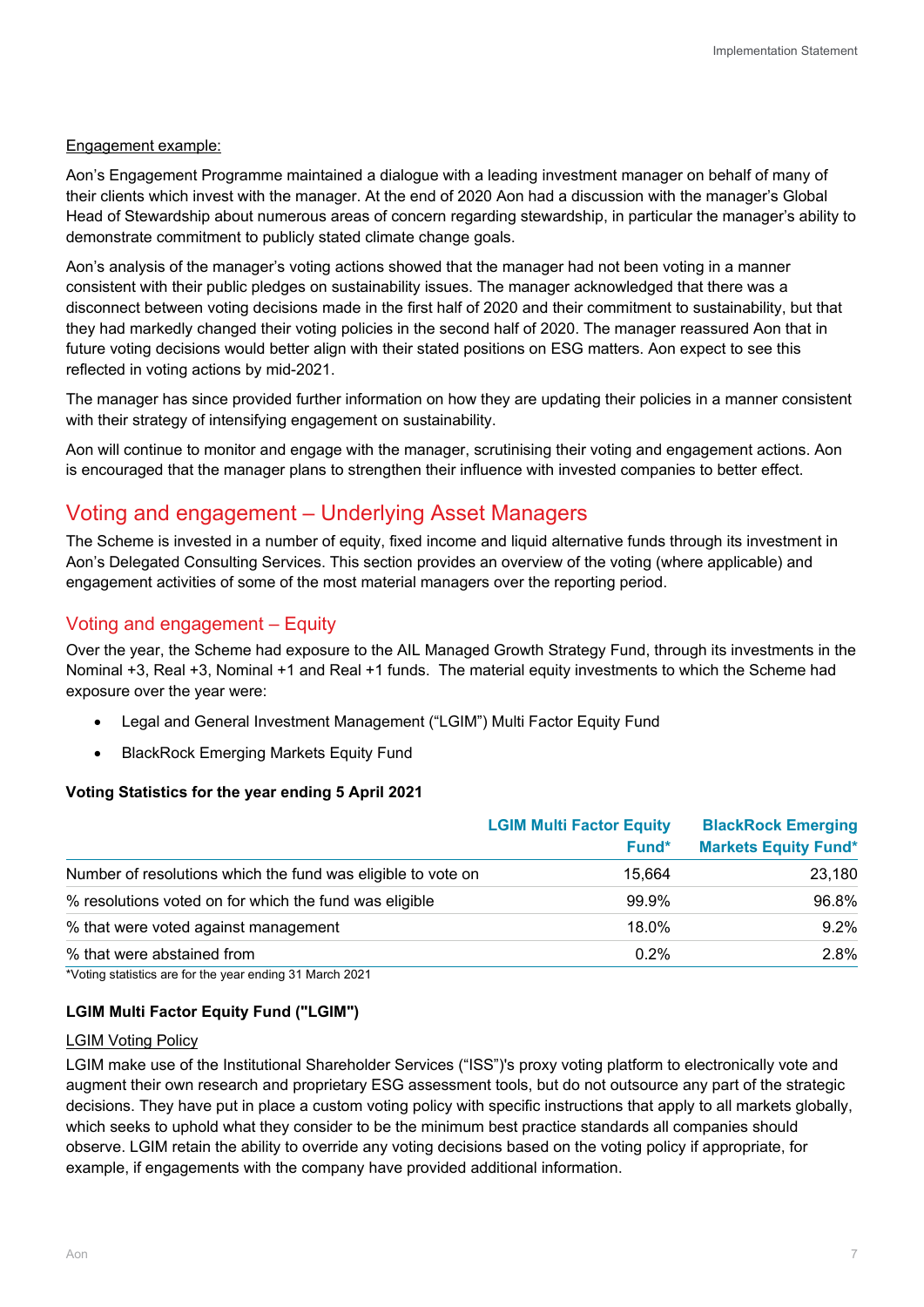#### Voting Example

At an extraordinary general meeting ("EGM") on 18 September 2020, LGIM voting against the resolution to amend the directors' remuneration policy proposed by Pearson. This resolution sought shareholder approval to grant a coinvestment share award, an unusual step for a UK company; if this resolution was not passed the proposed new Chief Executive Officer ("CEO") would not take up the role. Many shareholders were keen for the company to appoint a new CEO but were not happy with the plan being proposed. Shareholders were not able to vote separately on the two distinct items and felt forced to accept a less-than-ideal remuneration structure for the new CEO.

LGIM spoke with the Chair of the Board earlier in 2020 on the Board's succession plans and progress for the new CEO. LGIM discussed the shortcomings of the company's remuneration policy. LGIM also spoke with the Chair directly before the EGM and relayed their concerns that the performance conditions were weak and should be revisited to strengthen the financial underpinning of the new CEO's award. LGIM also asked that the post-exit shareholding requirements were reviewed to be brought into line with LGIM's expectations for UK companies. In the absence of any changes, LGIM took the decision to vote against the amendment to the remuneration policy

The outcome of the vote was that 33% of shareholders voted against the co-investment plan and therefore, by default, the appointment of the new CEO. Such significant dissent clearly demonstrates the scale of investor concern with the company's approach. It is important that the company has a new CEO, a crucial step in the journey to recover value; but key governance questions remain which will now need to be addressed through continuous engagement.

The vote was deemed significant as LGIM voted against management and the unusual approach taken.

#### LGIM Engagement Policy

LGIM has a six-step approach to its investment stewardship engagement activities, broadly these are:

- 1. Identify the most material ESG issues,
- 2. Formulate the engagement strategy,
- 3. Enhancing the power of engagement,
- 4. Public Policy and collaborative engagement,
- 5. Voting, and
- 6. Reporting to stakeholders on activity.

More information can be found on LGIM's engagement policy here: https://www.lgim.com/landgassets/lgim/\_document-library/capabilities/lgim-engagement-policy.pdf

#### Engagement example:

An example of LGIM's engagement was with Proctor and Gamble ("P&G"). P&G uses both forest pulp and palm oil as raw materials within its household goods products. A key issue identified was that the company has only obtained certification from the Roundtable on Sustainable Palm Oil for one third of its palm oil supply, despite setting a goal for 100% certification by 2020. Furthermore, two of their suppliers of palm oil were linked to illegal deforestation.

Following a resolution proposed by another stakeholder, Green Century Capital Management, that P&G should report on their effort to eliminate deforestation in their supply chain. LGIM engaged with P&G, Green Century and with the Natural Resource Defence Counsel to fully understand the issues and concerns.

From this engagement, LGIM decided to support the resolution as, although P&G introduced a number of measures to ensure their business does not contribute to deforestation, LGIM felt P&G was not doing as much as it could. LGIM has asked P&G to respond to the CDP (formerly Carbon Disclosure Project<sup>1</sup>) Forests Disclosure and continue to engage on the topic and push other companies to ensure more of their pulp and wood is from Forest Stewardship Council certified sources.

<span id="page-5-0"></span><sup>1</sup> https://www.cdp.net/en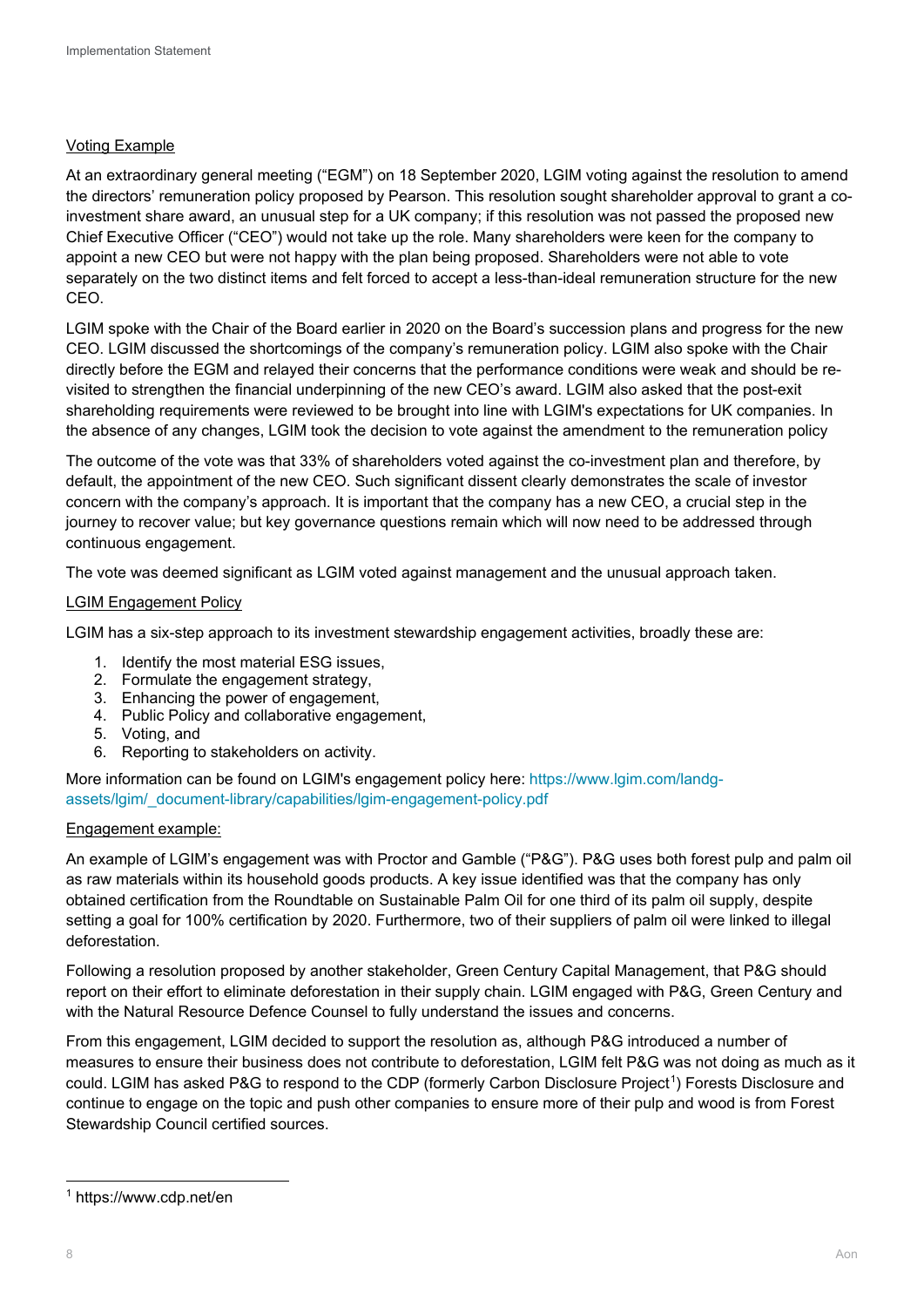More detail on this stewardship example can be found here: https://www.lgim.com/landg-assets/lgim/\_documentlibrary/capabilities/cg-quarterly-report.pdf

#### **BlackRock Emerging Markets Equity Fund ("BlackRock")**

#### BlackRock Voting Policy

BlackRock use ISS's electronic platform to execute their vote instructions, manage client accounts in relation to voting and facilitate client reporting on voting. BlackRock's voting decisions are informed by internally-developed proxy voting guidelines, their pre-vote engagements, research, and the situational factors for each underlying company. Voting guidelines are reviewed annually and are updated as necessary to reflect changes in market standards, evolving governance practice and insights gained from engagement over the prior year.

Over 2020, BlackRock increased their level of reporting by publishing more voting bulletins with detailed information and rationale for voting decisions. These specific significant votes are chosen by BlackRock based on a number of criteria such as level of public attention, and impact of financial outcome.

#### Voting Example

In December 2020, BlackRock voted against the management proposal to approve an Equity Interests and Assets Transfer Agreement between Yankuang Group Company Limited and Yanzhou Coal Mining Company Limited. In September 2020, Yanzhou Coal proposed to acquire the equity interests held by Yangkuang Group. The key assets to be acquired included a coal liquefaction project, a supporting coal mine and a coal-fired power plant.

BlackRock noted Yanzhou Coal's rationale for making the acquisition, namely to expand its coal chemical business and to extend the industrial chain for profit enhancement. Nevertheless, BlackRock believe it was in their clients' best long-term economic interests to vote against the proposed acquisition due to two primary concerns: 1) The underlying valuation for the terms of the transaction and 2) Management's oversight of the increasing uncertainty of the role of coal in the future and the potential stranded asset risk.

On the latter, BlackRock are cautious about the potential stranded asset risks at Yanzhou Coal. The coal-fired power sector in China is facing numerous challenges such as tightened emission standards, overcapacity, as well as declining utilization hours. Therefore, such an acquisition could exacerbate the company's stranded asset risks and delay progress to achieve the company's decarbonization targets.

BlackRock communicated the above concerns with management and requested the company consider reporting on its approach to the energy transition in alignment with the recommendations of the Task Force on Climate related Financial Disclosures ("TCFD"). BlackRock continue to closely monitor Yanzhou Coal's progress on sustainability reporting and engage to advocate for business practices aligned with long-term value creation.

More detail on the vote rationale can be found at the vote bulletin here:

<https://www.blackrock.com/corporate/literature/press-release/blk-vote-bulletin-yanzhou-coal-dec-2020.pdf>

#### BlackRock Engagement Policy

The BlackRock Investment Stewardship Team's stated key engagement priorities include:

- 1. Board quality
- 2. Environmental risks and opportunities
- 3. Corporate strategy and capital allocation
- 4. Compensation that promotes long-termism
- 5. Human capital management.

Over 2020, BIS had over 3,500 engagements — an increase of 35% against 2019 – with 2,110 unique companies, covering nearly 65% by value of their clients' equity investments. They also had 936 engagements on the impact of COVID-19.

More information, including case studies, can be found in the BlackRock Investment Stewardship Annual Report 2020: [https://www.blackrock.com/corporate/literature/publication/blk-annual-stewardship-report-2020-calendar](https://www.blackrock.com/corporate/literature/publication/blk-annual-stewardship-report-2020-calendar-year.pdf)[year.pdf](https://www.blackrock.com/corporate/literature/publication/blk-annual-stewardship-report-2020-calendar-year.pdf)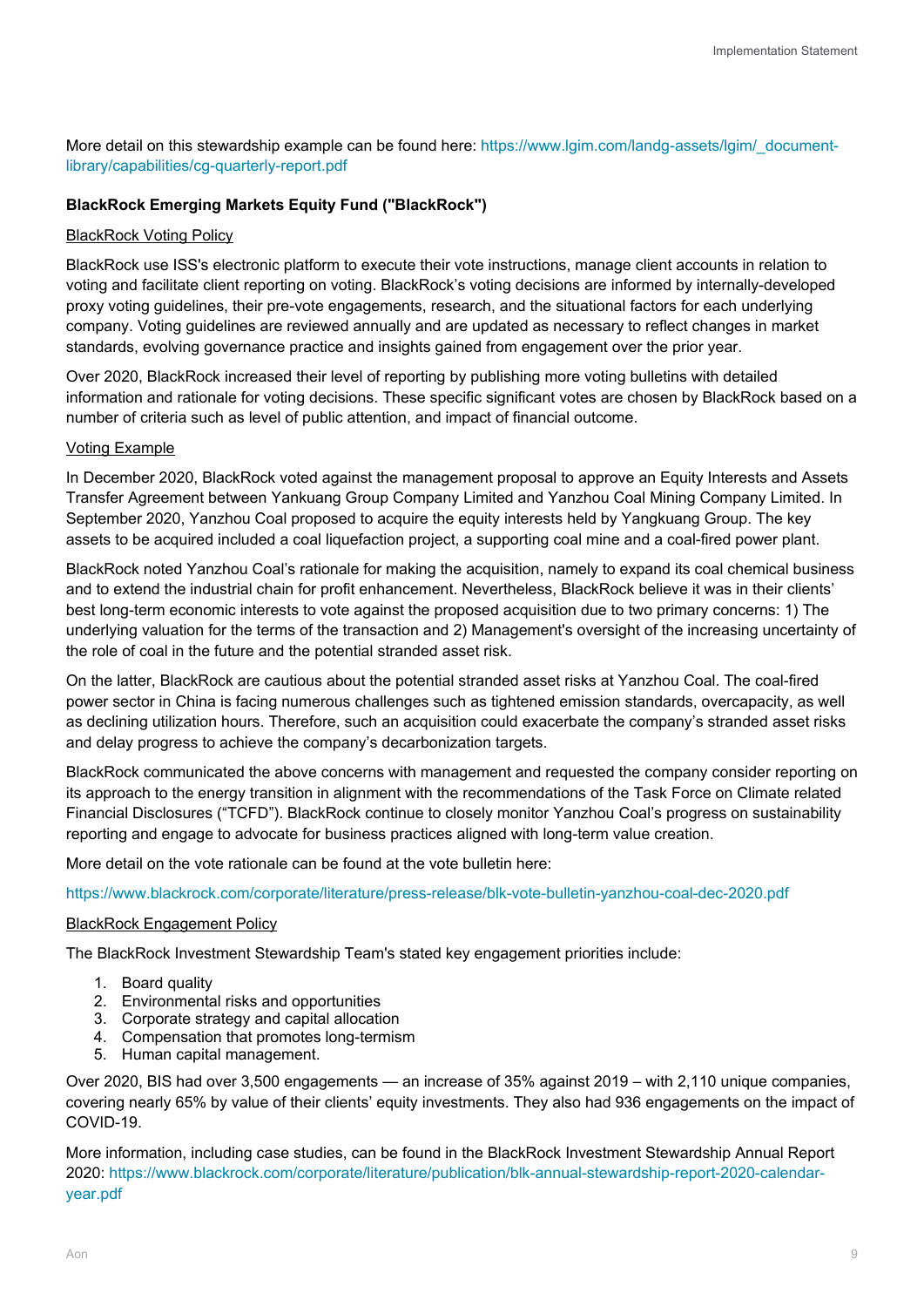### Engagement Activity – Fixed Income

Whilst voting rights are not applicable to non-equity mandates, the Trustees recognise that debt investors have significant capacity for engagement with issuers of debt. Debt financing is continuous, and there is therefore a vested interest on the part of debt issuers to ensure that institutional investors are satisfied with the issuer's strategic direction and policies. Additionally, the Trustees consider downside risk mitigation and credit quality to be a critical part of investment decision-making.

The following section details examples of engagement activity carried out by appointed underlying fixed income managers within the Managed Growth Strategy.

#### **Robeco**

Over the last few years, Robeco has engaged a number of times with senior employees of a multinational oil company. The focus of the engagement was to encouraging the company to take action to contribute towards preventing global warming rising above 2 degrees Celsius, as then the world, and therefore industries, will be increasingly exposed to significant transitional and physical risks, both acute and chronic.

In 2020, the company announced their aim to reduce the net carbon footprint of its energy products by around half by 2050. Robeco was supportive of these goals but continued to encourage the company to set short term targets and link these to remuneration packages. In addition to announcing their long-term goal, Robeco agreed a joint statement with the company who agreed to start setting shorter term targets. Robeco believes the company now leads the sector in terms of their planning and positioning for energy transition as they look to move to lower carbon products and solutions.

#### **BlackRock**

At BlackRock, their firm-wide engagement program also benefits investments in corporate bonds issued by companies. BlackRock Investment Stewardship ("BIS") is positioned as an investment function, which allows for the mutual exchange of views with active portfolio management teams across equity and credit. In addition, BlackRock's Global Fixed Income Responsible Investing team may partner with the BIS team to reflect on ESG related topics from fixed income investors as well to attend or host engagement meetings on certain highlighted ESG flagged holdings. An ESG flagged holding is one where BlackRock hold a significant exposure in fixed income portfolios, and the issuer is flagged as low rated/controversial by external ESG rating providers or is highlighted by their credit research.

An example of an engagement by BlackRock was with Exxon. BlackRock discussed several engagement topics with the company such as governance structure, corporate strategy, environmental risks and opportunities. This included questions on the company's approach to the European regulatory environment, their views on electric vehicle penetration as a risk to their business, and their risk management in relation to physical climate change risks.

#### Engagement Activity – Liquid Alternatives

Over the year, the Scheme had exposure to alternatives such as insurance linked securities and gold. This section details examples of policies and practices at Leadenhall Capital Partners ("Leadenhall"), the appointed underlying insurance linked securities manager.

Leadenhall assesses adherence to ESG principles by considering specific factors including:

- Environmental impact including pollution prevention and remediation, reduced emissions, preventing the spread of pandemic disease and adherence to environmental safety and regulatory standards.
- Social impact including human rights, welfare and community impact issues.
- Governance issues including board structure, remuneration, accounting quality and corporate culture.

Pricing for climate change risk is an inherent part of Leadenhall's analysis of potential investments. MS Amlin, part of Leadenhall's parent group and a reinsurer with sourcing and underwriting resources that Leadenhall leverages, is very active in monitoring, studying and looking at ways to tackle climate change. They are a Member of the